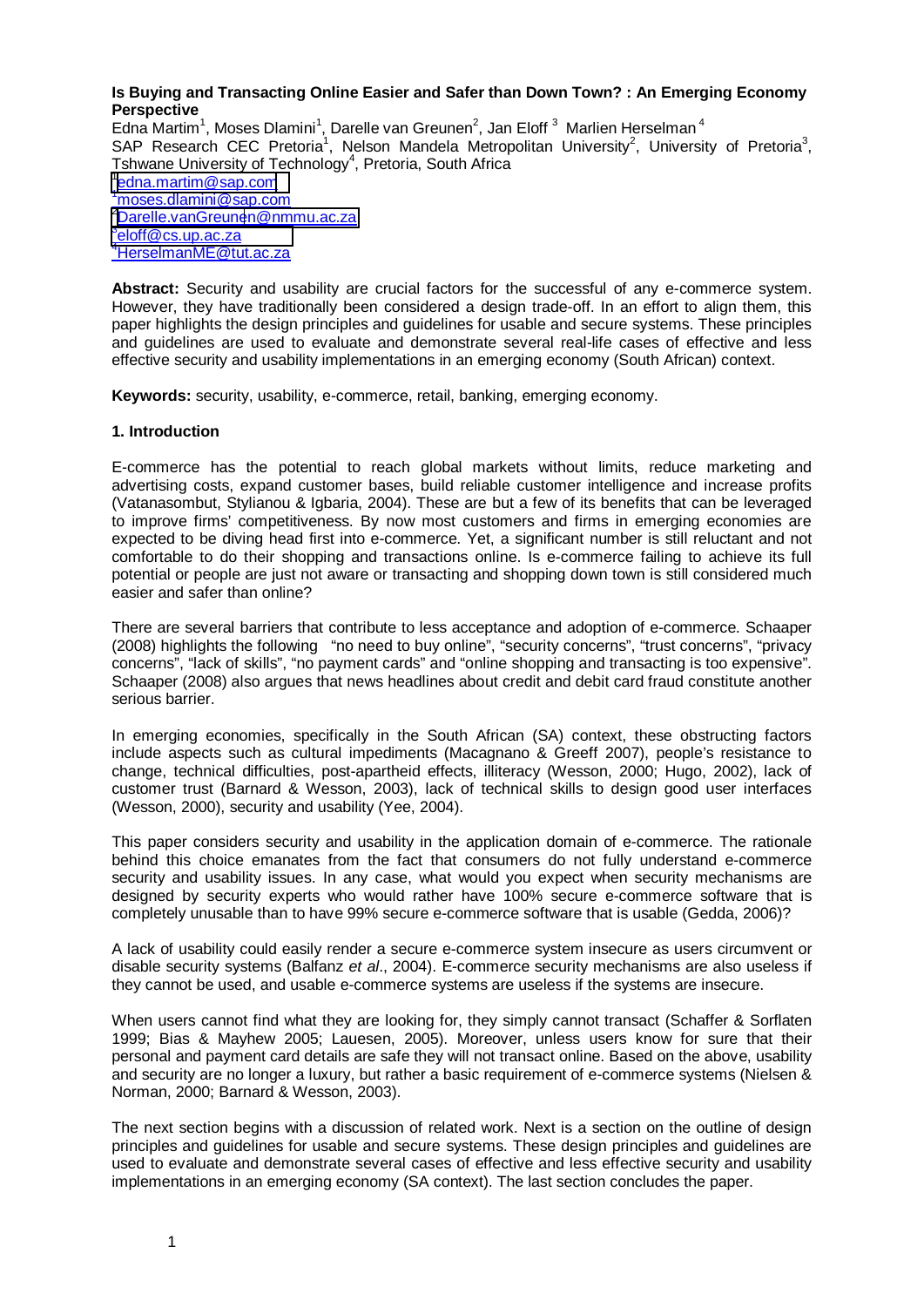## **2. Related Work**

### **2.1 E-commerce Definition and Statistics**

Several definitions have been proposed for e-commerce (McLaren & McLaren, 2000; Barnard & Wesson, 2003). However, for the purpose of this paper, e-commerce is defined as allowing customers to purchase items and conduct financial transactions over the Internet with ease of use, securely and effectively.

E-commerce has substantially increased in SA over the past few years. ICT World (2007) reported about R243 million spent on online between November and December in 2006, compared with just R26 million in 2004 over the same period. The number of transactions over the Christmas period increased from 38 902 in 2004 to 241 438 in 2006. This may seem a huge increase, but it is almost insignificant when compared to the overall expenditure in conventional shopping over the Christmas period.

## **2.2 Security and Human/Computer Interactions**

Security and human/computer interaction (HCI) have traditionally been considered a design trade-off (Yee, 2004; Rozinov, 2004; Payne & Edwards, 2008; Hafiz *et al*., 2008). Several researchers (Zurko & Simon, 1997; Yee, 2002; Smith, 2003; Balfanz *et al*., 2004; Whitten, 2004; Reeder & Arshad, 2005; Gutmann & Grigg, 2005; Furnell, 2007; Camp, 2007; Cranor, 2008; Payne & Edwards, 2008) have done significant work in trying to merge and align these fields. However, there is still no work (at least according to the authors) that addresses both security and usability in e-commerce application domain.

The available literature shows that existing HCI criteria can be used to analyse and enhance security features of an interface to make it usable (Johnston, Eloff & Labuschagne, 2003). The argument is that a good interface can promote users' understanding of a specific technology. However, Balfanz *et al*. (2004) refute this with the claim that adding explanatory dialog boxes to a complex, confusing and unusable security system is not an answer. Even the best interface cannot solve usability issues if applied as an after-thought.

Falk, Prakash and Borders (2008) analysed websites of financial institutions for security design flaws. This paper analyses web sites in both the retail sector and banking sector. Furthermore, unlike (Falk, Prakash and Borders, 2008), this paper analyses the web sites for both usability and security design flaws. The choice of banking and retail sector is chosen to eliminate any biases that might be introduced by an individual sector since the goal is to get generic results that will reflect on more than just one sector. Each of the four chosen web sites is evaluated against usability and security design principles and guidelines.

## **2.3 Usable Security**

Passwords provide a helpful example of the conflict between security and ease of use and, thereby, of the need for a concept of usable security (e.g. Morris & Thompson, 1979). While passwords such as person names are relatively easy for a user to remember, they are weak from a security point of view because they are vulnerable to dictionary attacks. Strong passwords (e.g. y3j%t#C2) are less vulnerable to attack but at the same time more difficult to remember. Hence, Payne and Edwards (2008) argues that password selection guidelines focus more on security than usability. Moreover, people are increasingly getting more accounts. How then can we resolve such conflict?

The term 'ease of use' is used in this paper in the sense of learnability and understandability of user interfaces. The ISO 9241-11 (1998) definition of usability is widely accepted. This standard defines usability as the *"extent to which a product can be used by specified users to achieve specified goals with effectiveness, efficiency and satisfaction in a specified context of use."* This broad definition equates usability to the quality of a system in use and thereby addresses the entire issue of whether the system meets the needs of actual users. Specifically, effectiveness includes whether a system enables users to achieve their goals at an appropriate level of security, and likewise, ease of use is contained within the ISO 9241-11 definition of usability.

The usable security aspect of such systems appears not to be fully understood. Several studies suggest that security measures that are inconvenient for users may weaken security, due to lack of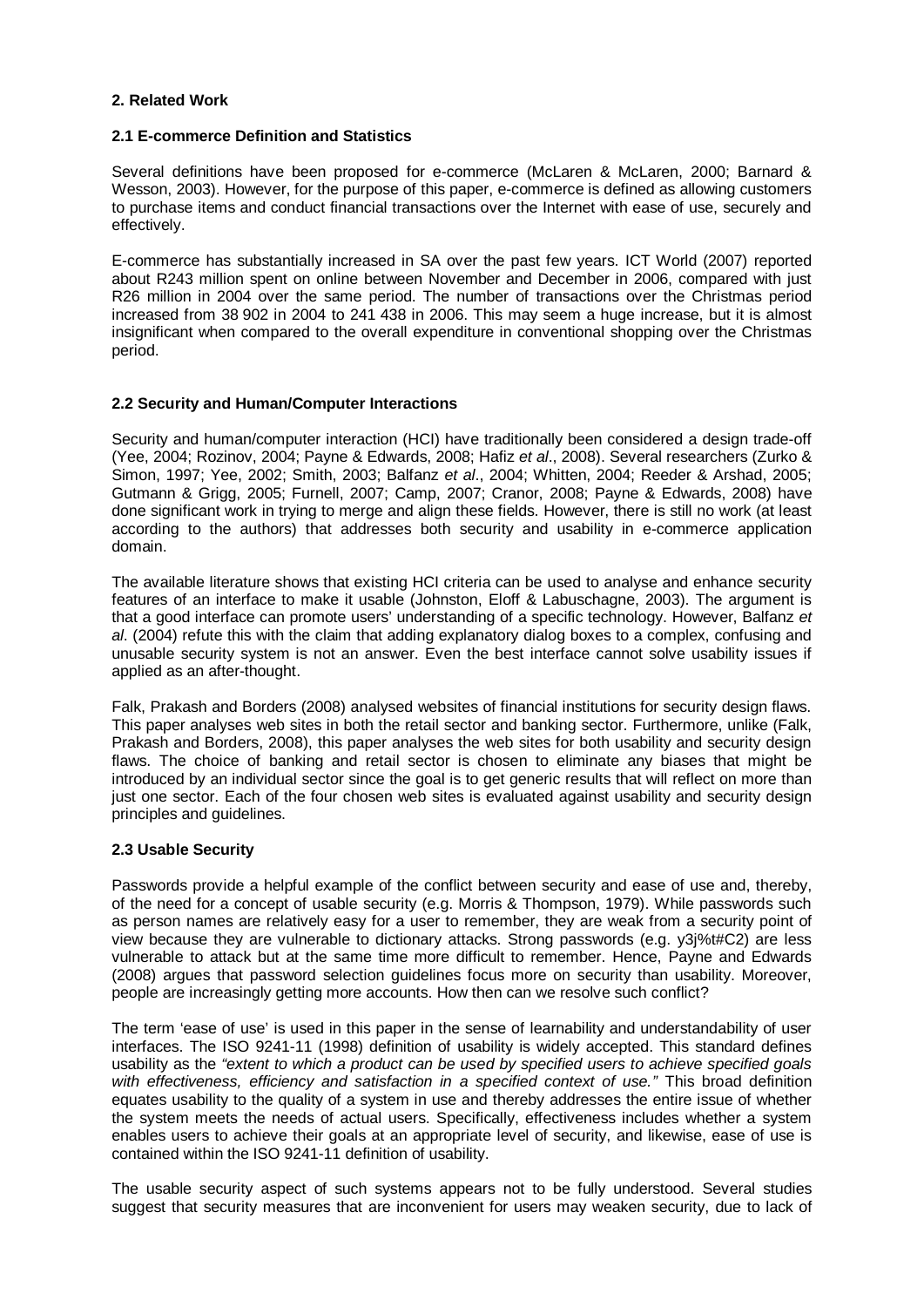user acceptance or outright resistance. Dourish and Redmiles (2002) propose a distinction between theoretical and effective security. Theoretical security concerns the level of security that is technically possible. For example, digital signatures provide strong authentication on the assumption that various difficult computational problems related to prime numbers will not be solved within some time frame. Effective security concerns the level of security achieved in practice and is typically lower than theoretical security, due to weaknesses with respect to (among other things) algorithm implementations, protocol design – and ease of use.

Whitten and Tygar (1999) suggest that security-related software is usable if the people who are expected to use it

- are reliably made aware of the security tasks they need to perform;
- are able to figure out how to successfully perform those tasks;
- don't make dangerous errors;
- are sufficiently comfortable with the interface to continue using it.

This definition addresses the effectiveness, efficiency and satisfaction of security-related software, and so agrees with ISO 9241-11 (1998).

### **3. Principles for Designing a Usable and Secure e-commerce System**

Several security and usability design principles and guidelines are available in literature (e.g. Yee, 2002; Stoneburner, Hayden & Feringa, 2004; Information Systems Security Association (ISSA), 2004) and (e.g. Norman, 1990; Neilsen, 1993; Shneiderman, 1998) respectively. With regard to security, the study considers some of the key design principles of achieving a baseline security as stated in the National Institute of Standards and Technology NIST Special Publication 800-27 Rev A (Stoneburner, Hayden & Feringa, 2004). These have been combined with some of the Generally Accepted Information Security Principles (GAISP v.3) as stated by ISSA (2004) in the context of e-commerce system design. Put together, these principles form a baseline e-commerce security. On the other hand, the study considers a set of guidelines based on Nielsen's heuristics (1993). Table 1 and Table 2; outline these design principles and guidelines.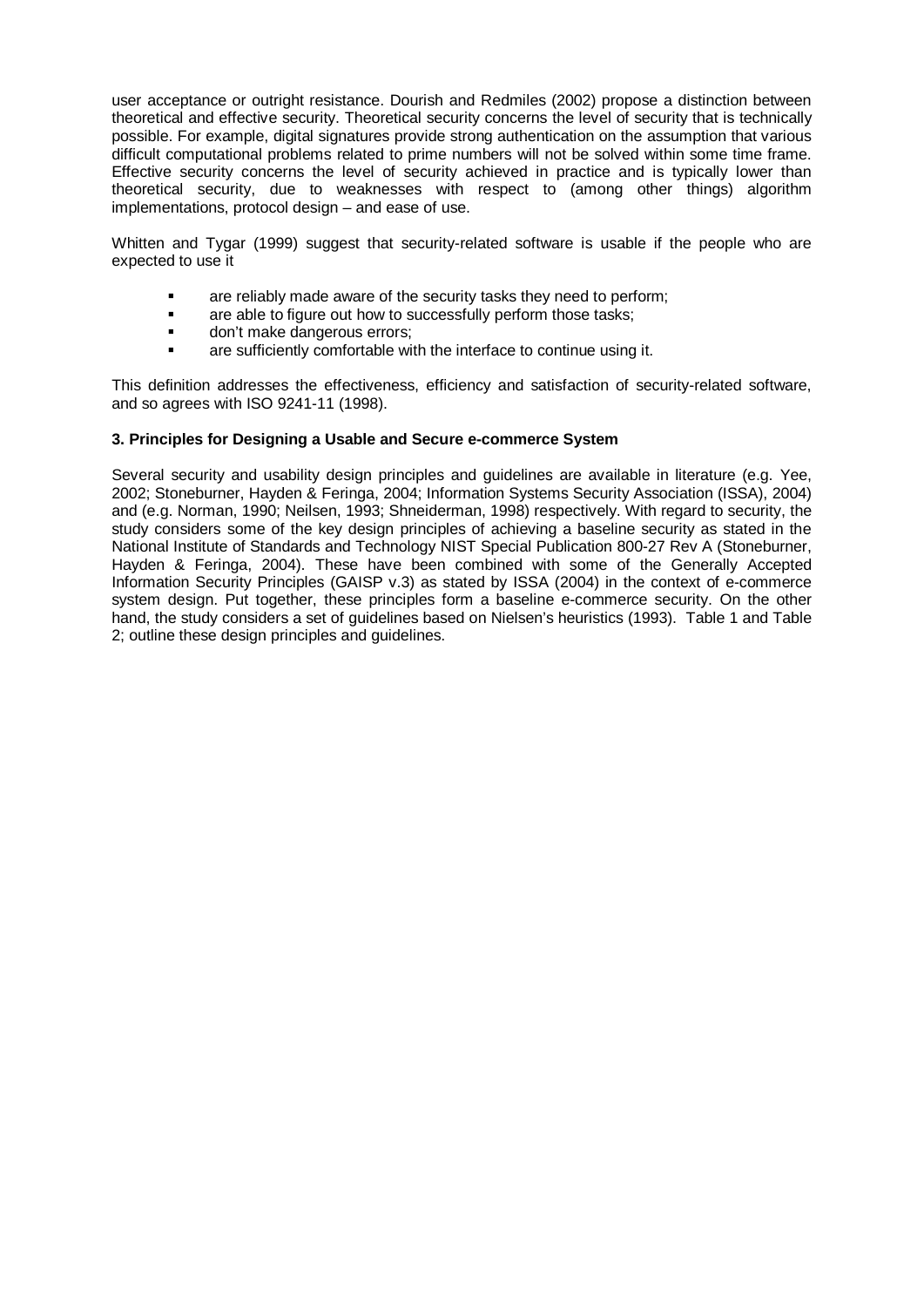|                | Design principle                                            | <b>Description</b>                                                                                                                                                                                              |  |  |  |
|----------------|-------------------------------------------------------------|-----------------------------------------------------------------------------------------------------------------------------------------------------------------------------------------------------------------|--|--|--|
| $\mathbf{1}$   | Visibility of system<br>status                              | Improving the visibility of the state of usability will allow online users to make<br>informed choices.                                                                                                         |  |  |  |
| 2              | Match between system<br>and the real world                  | It is necessary to use language, phrases and concepts known to the user.                                                                                                                                        |  |  |  |
| 3              | User control and<br>freedom                                 | The e-commerce site should support user control and freedom. Users need<br>to feel they are in control at all times. Web sites should clearly mark exits for<br>the user to leave the unwanted state with ease. |  |  |  |
| 4              | Consistency and<br>standards                                | The wording, icons and command buttons should be used consistently.                                                                                                                                             |  |  |  |
| 5              | Error prevention                                            | Error-prone conditions should be eliminated. Errors should be checked for,<br>and users be presented with a confirmation option before they commit to the<br>action.                                            |  |  |  |
| 6              | Recognition rather than<br>recall                           | Objects, actions and options should be made visible to minimise memory<br>load. Users should recognise where they are all the time.                                                                             |  |  |  |
| $\overline{7}$ | Flexibility and efficiency<br>of use                        | The e-commerce system should be effective and flexible to use.                                                                                                                                                  |  |  |  |
| 8              | Aesthetic and<br>minimalist design                          | Dialogues should not contain information that is irrelevant or rarely needed.<br>Such information must be short and precise.                                                                                    |  |  |  |
| 9              | Help user recognise,<br>diagnose and recover<br>from errors | Error messages should be expressed in plain language, the problem should<br>be precisely indicated, and a constructive solution be suggested.                                                                   |  |  |  |
| 10             | Help and<br>documentation                                   | Even though it is better if the e-commerce system can be used without<br>documentation, it may be necessary to provide help and documentation.<br>$(A$ dontod from: Nicloso $(0.00)$                            |  |  |  |

# **Table 1: Nielsen's design principles for designing a usable e-commerce system**

(**Adapted from:** Nielsen, 1993)

### **Table 2: Information security design principles and guidelines for designing a secure e-commerce system**

|                | <b>Design Principle</b>                                                                                                                | <b>Description</b>                                                                                                                                                                                                                       |  |  |  |
|----------------|----------------------------------------------------------------------------------------------------------------------------------------|------------------------------------------------------------------------------------------------------------------------------------------------------------------------------------------------------------------------------------------|--|--|--|
| $\mathbf{1}$   | Make security an integral part<br>of system design                                                                                     | Security must be considered at system design and should not be<br>"bolted-on" as an afterthought to an already fully developed system.                                                                                                   |  |  |  |
| 2              | information<br>Protect<br>(confidentiality, integrity and<br>availability)<br>with<br>the<br>proportionality principle in all<br>forms | The system and their information assets must be protected at all<br>mediums. Moreover, their value, sensitivity and criticality must be<br>considered along with the risk                                                                |  |  |  |
| 3              | Minimise<br>critical<br>resources<br>implement<br>least<br>and<br>privileges                                                           | Critical or sensitive information must be kept in isolation and access<br>to such resources must be done on a need-to-know basis.                                                                                                        |  |  |  |
| 4              | Design,<br>implement<br>and<br>monitor audit mechanisms                                                                                | Through a unique user ID, each and every user record can be<br>monitored for malicious activities and unauthorised access.                                                                                                               |  |  |  |
| 5              | standards<br>Use open<br>for<br>portability and interoperability                                                                       | The system must be technology independent and able to work with<br>different systems.                                                                                                                                                    |  |  |  |
| 6              | Use common language                                                                                                                    | The system must use what is being generally acceptable and must<br>not deviate from the norm.                                                                                                                                            |  |  |  |
| $\overline{7}$ | Strive for operational ease of<br>use                                                                                                  | The system must not be complex and complicated, but it must be<br>easy to use in practice – even for a novice user.                                                                                                                      |  |  |  |
| 8              | Design<br>e-commerce<br>an<br>system that is resilient in the<br>face of expected threats                                              | Fail-safe options should be provided, rather than to allow the whole<br>system to go down. In the case of a threat, some part of the system<br>must remain available.                                                                    |  |  |  |
| 9              | Isolate<br>public<br>access<br>from<br>mission<br>resources<br>critical resources                                                      | Publicly available information on products must not be stored together<br>with sensitive and critical information. Critical information must be<br>stored in an encrypted form on a different network segment that is<br>well protected. |  |  |  |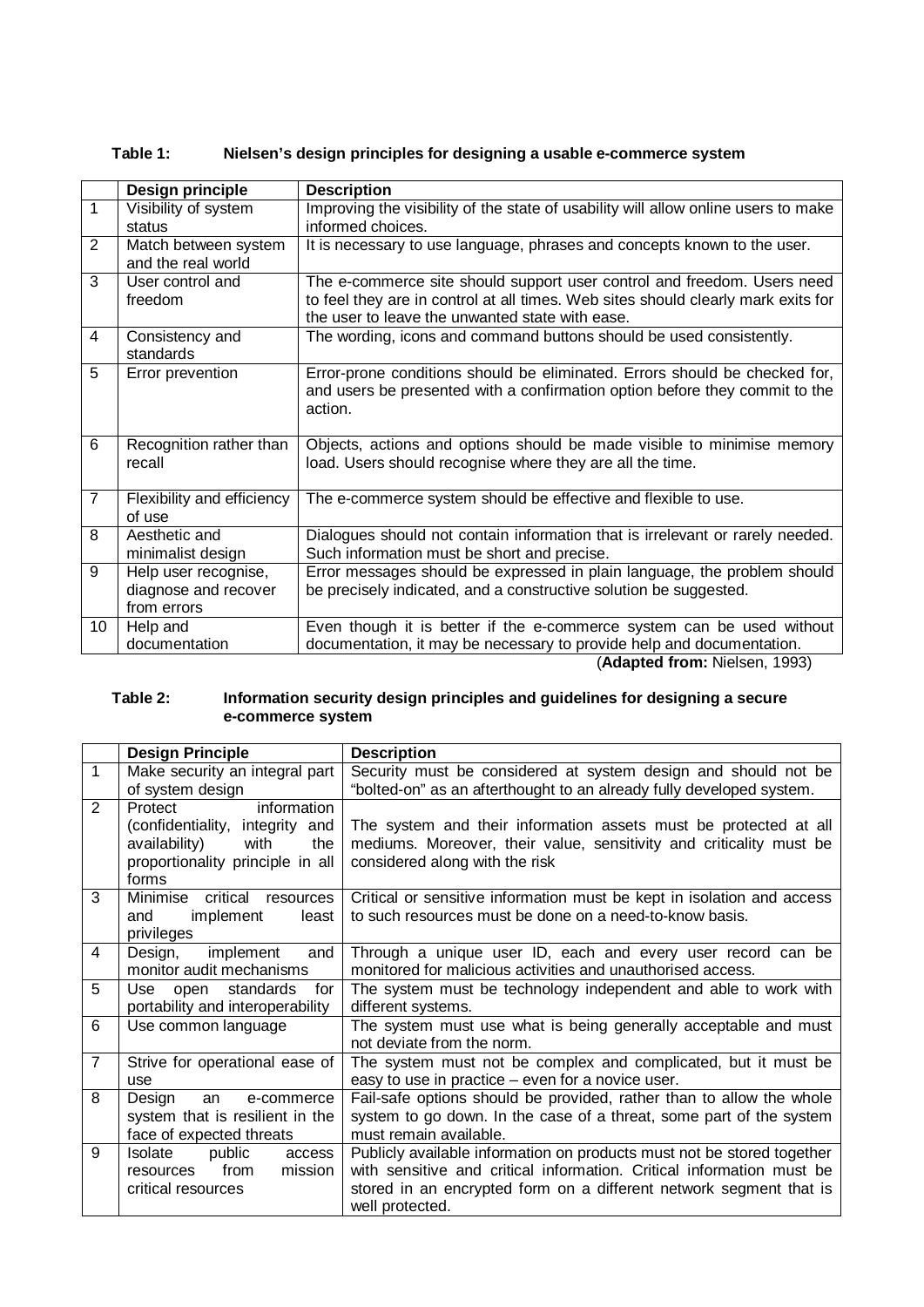| 10   Prevent common errors | The rule of thumb is to prevent errors, but should prevention fail, the                                                                                                                                                                                                                                                                                            |
|----------------------------|--------------------------------------------------------------------------------------------------------------------------------------------------------------------------------------------------------------------------------------------------------------------------------------------------------------------------------------------------------------------|
|                            | system must fail safely without serious consequences.                                                                                                                                                                                                                                                                                                              |
|                            | $\overline{1001}$ $\overline{201}$ $\overline{101}$ $\overline{101}$ $\overline{11}$ $\overline{11}$ $\overline{10}$ $\overline{11}$ $\overline{10}$ $\overline{10}$ $\overline{10}$ $\overline{10}$ $\overline{10}$ $\overline{10}$ $\overline{10}$ $\overline{10}$ $\overline{10}$ $\overline{10}$ $\overline{10}$ $\overline{10}$ $\overline{10}$ $\overline{1$ |

(**Adapted from** ISSA, 2004 and Stoneburner, Hayden & Feringa NIST, 2004)

# **4. Case Studies**

A heuristic evaluation of four SA e-commerce systems was conducted to uncover both usability and security design flaws only on the front end (client interface); from the retail and banking sector. The heuristic evaluation was done using the combined principles and guidelines described in the above tables 1 and 2. Moreover, they were also conducted on several tasks that are involved when a user is buying and transacting online on the front end. For the retail sector, the evaluated tasks included the analysis of the homepage, registration process, login, item selection, shopping cart, entering the payment details and logout. For the banking sector the tasks included the analysis of the homepage, registration, login and logout processes. The analysis and evaluation did not go into the actual buying and transacting process. As mentioned earlier, the choice of banking and retail sectors was made in order to eliminate any biases that might be introduced by an individual sector since the goal is to get generic results that will reflect on more than just one sector. The results seek to illustrate the cases of effective and less effective security and usability implementation on South African e-commerce systems. E-commerce systems from the retail sector are referred to as EC 1 and EC 2 and those from the banking sector are referred to as EC 3 and EC 4.

# **5. Results**

Table 3 highlights the heuristic evaluation results of both table 1 and table 2. Where (3) indicates that the principle is fully implemented, (2) indicates that the principle is partly implemented but requires more work, (1) indicates that it could not be ascertained whether the principle has been implemented or not, and (0) indicates that the principle was not implemented.

|                | <b>Principles</b>                                                                |                 | <b>Retail</b>   |                 | <b>Banking</b>  |  |
|----------------|----------------------------------------------------------------------------------|-----------------|-----------------|-----------------|-----------------|--|
|                | Principles for designing a usable e-commerce system                              | EC <sub>1</sub> | EC <sub>2</sub> | EC <sub>3</sub> | EC <sub>4</sub> |  |
| 1              | Visibility of system status                                                      | 3               | 3               | 3               | 3               |  |
| $\overline{2}$ | Match between system and the real world                                          |                 | $\overline{3}$  | 3               | $\overline{3}$  |  |
| 3              | User control and freedom                                                         |                 | $\overline{2}$  | $\mathbf 0$     | $\mathbf 0$     |  |
| 4              | Consistency and standards                                                        |                 | $\overline{3}$  | 3               | 3               |  |
| 5              | Error prevention                                                                 |                 | 3               | $\overline{2}$  | $\overline{3}$  |  |
| 6              | Recognition rather than recall                                                   |                 | $\overline{3}$  | $\mathbf 0$     | $\overline{3}$  |  |
| $\overline{7}$ | Flexibility and efficiency of use                                                |                 | $\overline{3}$  | $\Omega$        | $\overline{3}$  |  |
| 8              | Aesthetic and minimalist design                                                  | 1               | 1               | $\Omega$        | $\overline{3}$  |  |
| 9              | Help user recognise, diagnose and recover from errors                            | 1               | $\overline{2}$  | 3               | 3               |  |
| 10             | Help and documentation                                                           | 3               | 3               | 3               | $\overline{3}$  |  |
|                |                                                                                  |                 |                 |                 |                 |  |
|                | Principles for designing a secure e-commerce system                              | EC <sub>1</sub> | EC <sub>2</sub> | EC <sub>3</sub> | EC <sub>4</sub> |  |
| 11             | Make security an integral part of design                                         | $\Omega$        | $\Omega$        | 3               | 3               |  |
| 12             | Protect information with the proportionality principle in all                    |                 |                 |                 |                 |  |
|                | forms - in transit, storage and at processing                                    | 0               | $\Omega$        | $\overline{2}$  | 3               |  |
| 13             | Minimise critical resources and implement least privileges                       | 1               | 1               | 3               | 3               |  |
| 14             | Design, implement and monitor audit mechanisms                                   | 1               | 1               | 3               | 3               |  |
| 15             | Use of open standards for portability and interoperability                       | 3               | 3               | 3               | 3               |  |
| 16             | Use common language                                                              | $\Omega$        | 3               | 3               | 3               |  |
| 17             | Strive for operational ease of use                                               | $\overline{2}$  | $\overline{2}$  | $\overline{3}$  | $\overline{3}$  |  |
| 18             | Design an e-commerce system that is resilient in the face of<br>expected threats | 2               | 2               | 2               | 2               |  |
| 19             | Isolate public access resources from mission<br>critical                         |                 |                 |                 |                 |  |
|                | resources                                                                        | 3               | 3               | 3               | 3               |  |
| 20             | Prevent common errors                                                            | $\Omega$        | 3               | 3               | $\overline{3}$  |  |

## **Table 3: Heuristic evaluation results for four e-commerce systems**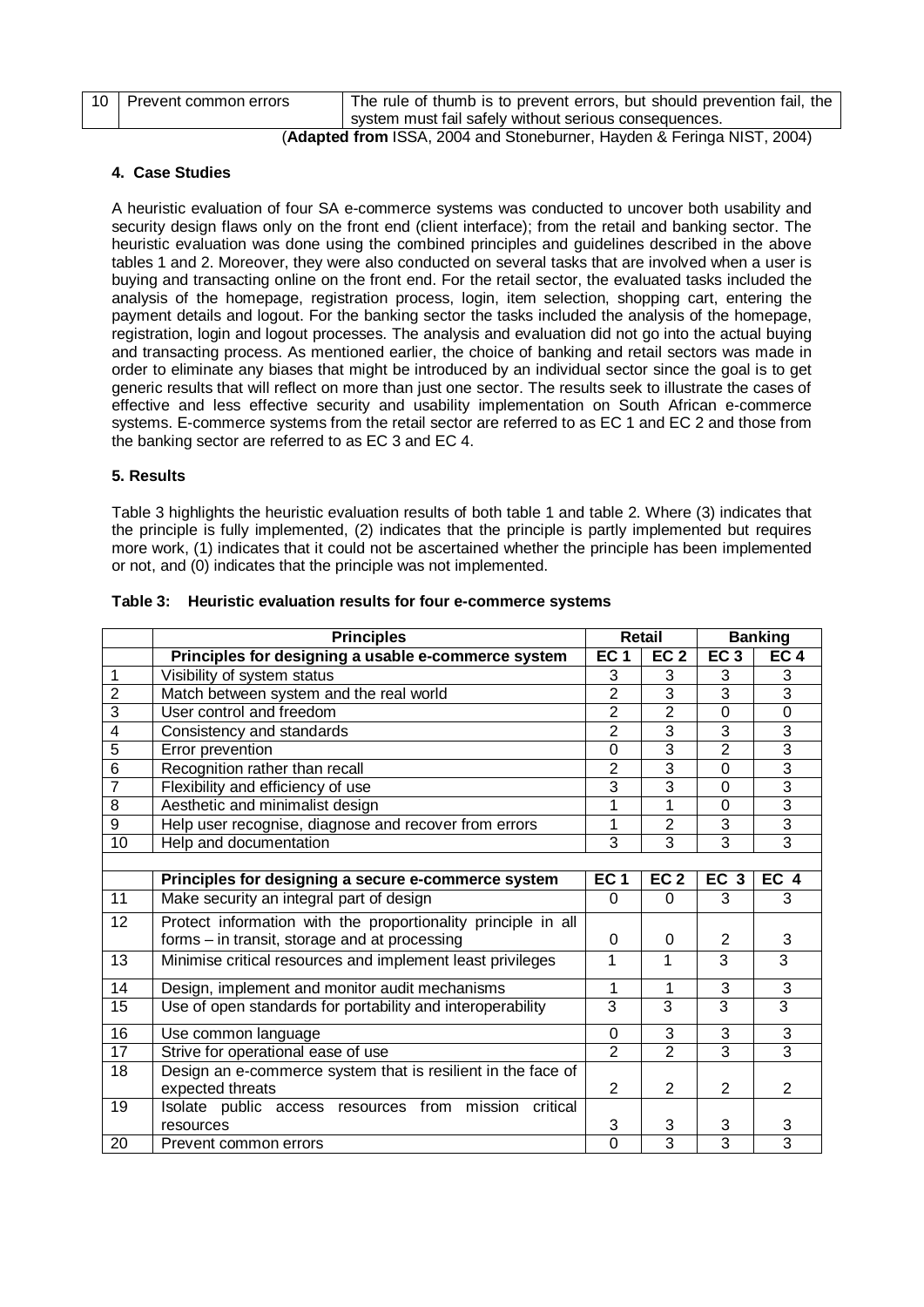## **6. Discussion of the Results**

The following section discuses the results depicted on table 3 and provide some of the issues which were uncovered during the heuristic evaluation.

## **6.1 Retail E-commerce Systems**

Both EC 1 and EC 2 implement principle 1, while the systems perform tasks they also display their status to inform the user of what is happening. EC 1 shows inconsistencies it uses both "terms of use" and "terms and conditions" links to the same target, thus violating the usability principle 4. EC 1 in some cases violates the principle 2, since some of the terms that are confusing and uncommon terms for example to refer to the type of accommodation i.e. house, flat. EC 1 uses the term "Dwelling Type".

In both systems, the principle 3 is partly implemented. EC 1 does not eliminate error prone conditions for example it accepts character in a field that requires numeric data (e.g. the telephone and credit card number fields) and does not inform the user immediately. EC 2 however, prevents this kind of error. If a number is entered instead of a character, the system immediately generates an appropriate and actionable error message. EC 1 partly implements the principle 7, whereas EC 2 implements it in full. Although both systems implement principle 7, principle 8 needs to be considered in both systems. EC 1 also partially implements principle 9 the error messages generated were not guiding the user to easily recover form the errors, the same applies for EC 2. Both systems implement principle 10.

In both cases the privacy and security policies are not shown directly and clearly on the registration form. The user has to click a link ("Terms and conditions" in EC 1 and "Our policy" in EC 2) to view them. Moreover, nothing is said about confidentiality, availability and integrity of the user's information. This is not even to mention that neither system emphasises the use of strong passwords. We may therefore, have to assume that they are non-existent and therefore, that security is not an integral part of these systems.

None of the retail EC systems implements principle 11, but both mentioned that forgotten passwords can be sent to the user. The assumption is that the information is sent in clear text – thus not encrypted. It could not be ascertained whether both systems in fact implement principles 13 and 14. However, their privacy policies clearly state that they reserve the right to send the user information on offers and promotions of their organisation (this is spam put nicely). To a certain extent and without much conviction, we may conclude that both systems implement principle 15, because they work with at least two browsers (Mozilla and Internet explorer). The openness for the back-end could however not be ascertained. EC 1 violates principle 16, because instead of using "security", "privacy policy" or "policy" in isolation, it uses "terms of use" and "terms and conditions". EC 2 fares much better on this principle because reference is made to "our policy". Both systems need to improve on principle 17 and, more especially, on principle 18, namely to reduce system down time. Principle 19 is implemented by both EC systems, since browsing the contents of the systems is separated from the shopping cart. As mentioned above, principle 20 is violated by EC 1 but it is implemented in EC 2.

### **6.2 Banking E-commerce System**

EC 3 and EC 4 both implement the principles 1 and 2, as they inform the user of the status of the system while processing. Similar to what was found with regard to the retail sector; both of the banking EC systems do not implement principle 3. In fact, they dictate to the user what ought to be done. Both systems implement principle 4 regarding consistency and standards. Principle 5 should receive some more attention from EC 3 which partly implements it, as compared to EC 4 that implements it in full.

Principles 6, 7 and 8 are not implemented in EC 3 but they are implemented in EC 4. In the two-factor authentication, EC 3 compelled the user to memorise the password and also the sequence of the password characters, despite this not being memorable at all. EC 4 only requires the user to remember the password, otherwise a one-time password (OTP) is either sent to the user's e-mail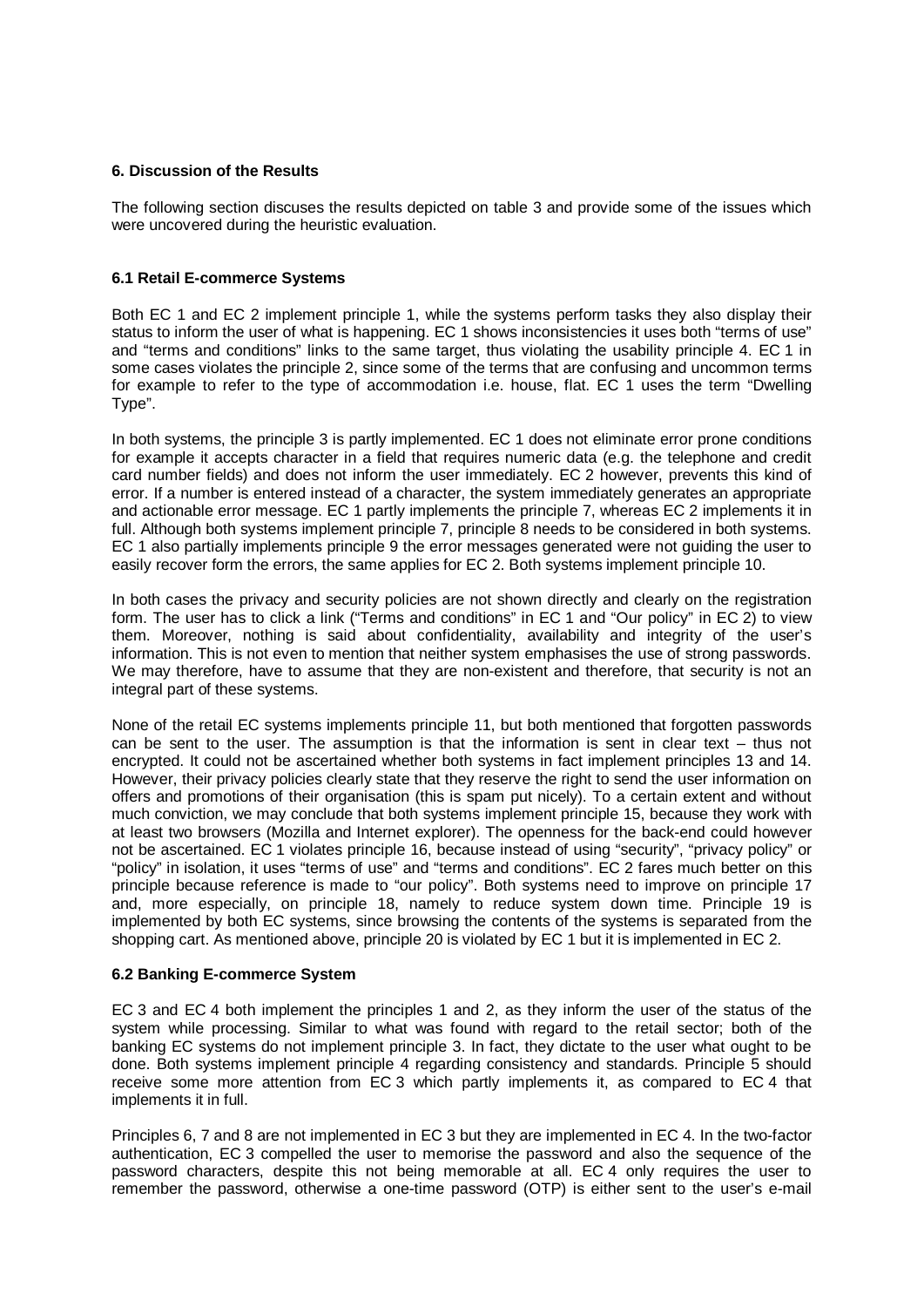address or cell phone. EC 3 suffers from information overload. This is clear from the system's error messages, which cause it to violate principle 8. Both systems fully implement principle 9 and 10.

In both EC 3 and EC 4 security constitutes an integral part of their system design. This is reflected in the two-factor authentication and once again the strength of user passwords is not mentioned probably for usability issues. EC 3 violates principle 12 because it does not protect the identity information of the user. Once the user logs in, access to this kind of information is guaranteed. In EC 4, on the other hand, the user is required to enter an OTP to access such information. Unlike EC 3, we can therefore conclude that EC 4 has taken an initiative to protect the user against identity theft.

Principles 13, 14, 15, 16, 17, 19 and 20 are all implemented in both systems of the banking sector. In the case of principle 18, we could not ascertain whether both the systems are resilient in the face of expected errors or threats. The next section concludes the paper.

## **7. Conclusion**

From the above results we can deduce that e-commerce is still at its infancy stage in SA (as an emerging economy) and especially so in the retail sector. There are still a lot of security and usability issues that needs to be addressed in the retail sector to increase the acceptance and adoption of ecommerce systems. The banking sector appears to be at an advanced stage when considering both usability and security. Hence, we can conclude that the retail sector illustrates a case of less effective e-commerce implementation and the banking sector illustrates a case to a certain extent of effective implementation in the context of SA an emerging economy. Even though the banking sector seems to be on the right direction, the conclusion is that buying down town is still considered easier and safer than buying on line.

This work is mainly focused on the front-end and future work is still required to look at the back-end issues of security and usability of e-commerce system in both sectors.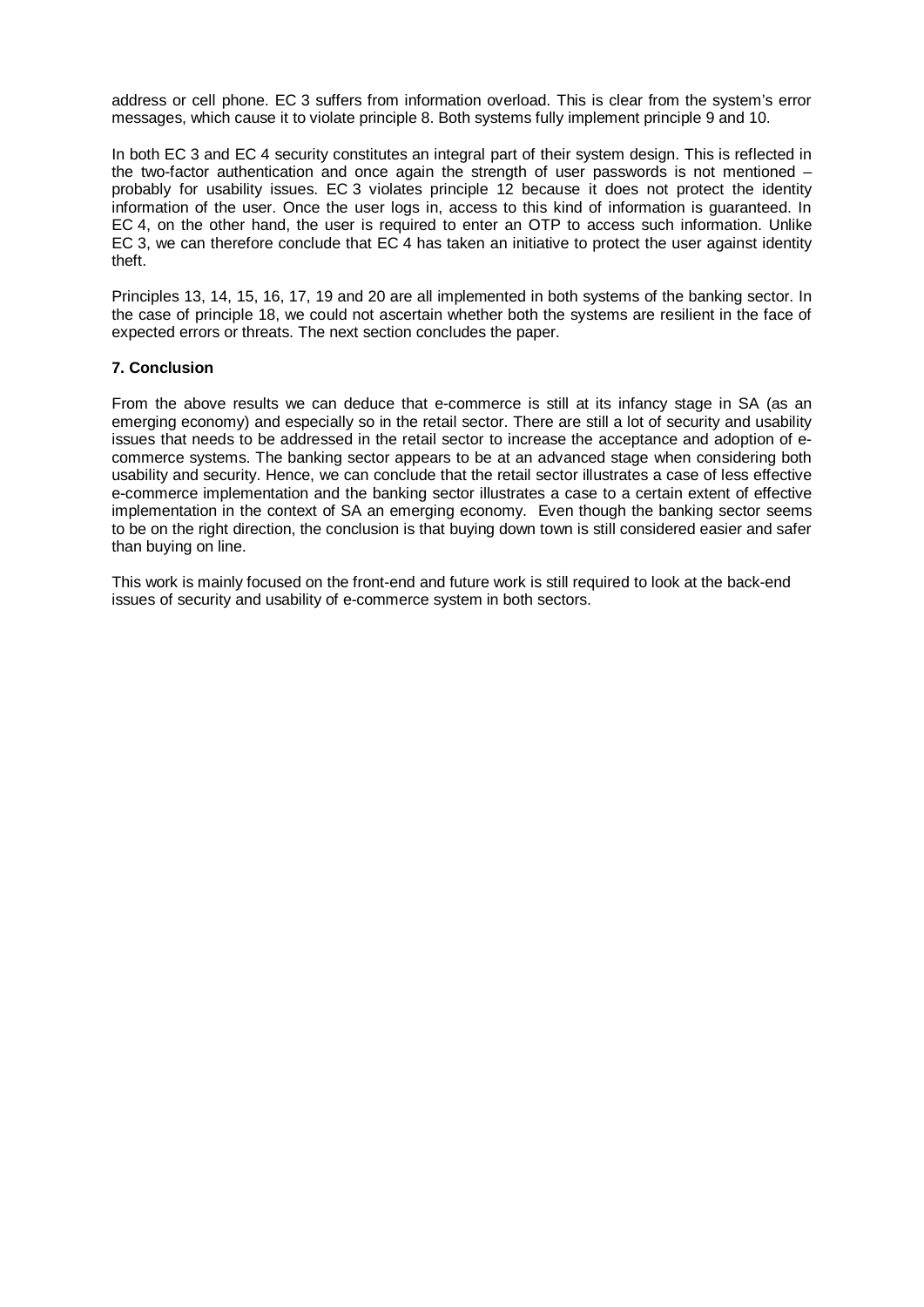### **8. References**

Balfanz, D., Durfee, G., Ametters, D.K., & Grinter, R.E. (2004). In Search of Usable Security: Five Lessons from the Field*, IEEE Computer Society, IEEE Security and Privacy*.

Barnard, L., & Wesson, J. (2003). Usability Issues of E-commerce in South Africa: An Empirical Investigation, *The Proceedings of SAICSIT 2003*, ACM, pp. 258 - 267.

Bias, R.G., & Mayhew, D.J. (2005). *Cost-Justifying Usability: An update for the Internet Age.* USA. Elsevier.

Camp, L.J. (2007). Security and Usability*, IEEE Technology and Society Magazine*, Spring 2007, pp. 23 - 24.

Cronar, L.F. (2008). A Framework for Reasoning About the Human in the Loop, *Symposium On Usable Privacy & Security (SOUPS 2008),* July 23 – 25, 2008, Pittsburgh, PA, USA

Dourish, P., & Redmiles, D. (2002). An Approach to Usable Security Based on Event Monitoring and Visualization, *Proceedings of the New Security Paradigms Workshop 2002.* Virginia Beach, VA.

Falk, L., Prakash, A., & Borders, K. (2008). Analysing Websites for User-Visible Design Flaws, *Symposium On Usable Privacy & Security (SOUPS 2008),* July 23 – 25, 2008, Pittsburgh, PA, USA.

Furnell, S. (2007). Making Security Usable*, Computers & Security,* Vol. 26, pp 434 - 443.

Gedda, R. (2006). Security vs Usability: No one's Winning*, ComputerWorld Australia*, available at www.computerworld.com/news/index.jsp, visited 07 March 2008.

Gutmann, P., & Grigg, I. (2005). Security Usability*, IEEE Security and Privacy,* Vol. 3, Issue No.4, pp. 56 - 58.

Hafiz, M.D., Abdullah, A.H., Ithnin, N.[, & Mammi, H.K. \(2008\). Towards Identifying Usability and](http://www.ictworld.co.za/EditorialEdit.asp?EditorialID=27991) Security Features of Graphical Password in Knowledge Based Authentication Technique, *IEEE Computer Society, 2nd Asia International Conference on Modelling & Simulation,* pp 396 – 403.

Hugo, J. (2002). *HCI and Multiculturalism in Southern Africa*[, CHI2002 Development C](http://all.net/books/standards/GAISP-v30.pdf)onsortium.

ICT World, (2007). Online Christmas Shopping up by 800% in Two Years, *ICT World Magazine,* [Online], January 22, available at http://www.ictworld.co.za/EditorialEdit.asp?EditorialID=27991, visited 05 March 2007.

Information Systems Security Association (2004). *Generally Accepted Information Security Principles version 3.0 (GAISP V.3),* available at http://all.net/books/standards/GAISP-v30.pdf, visited 19 April 2008.

ISO 9241-11 (1998). *Ergonomic Requirements for Office Work with Visual Display Terminals (VDTs) - Part 11: Guidance on Usability*, International Organization for Standardization, Geneva.

Johnston, J., Eloff, J.H.P. and Labuschagne, L. (2003). *Security and Human Computer Interfaces,* Computers & Security, Vol. 22, Issue No. 8, pp. 675 - 684.

Lauesen, S. (2005). *User Interface Design: A Software Engineering Perspective,* UK. Addison Wesley.

Macagnano, E.V., & Greeff, M. (2007). Universal Design for HCI in a developmental context: myth or reality? The South African example, *HCI International 2007*, Beijing, China, 22-27 July 2007, p. 6.